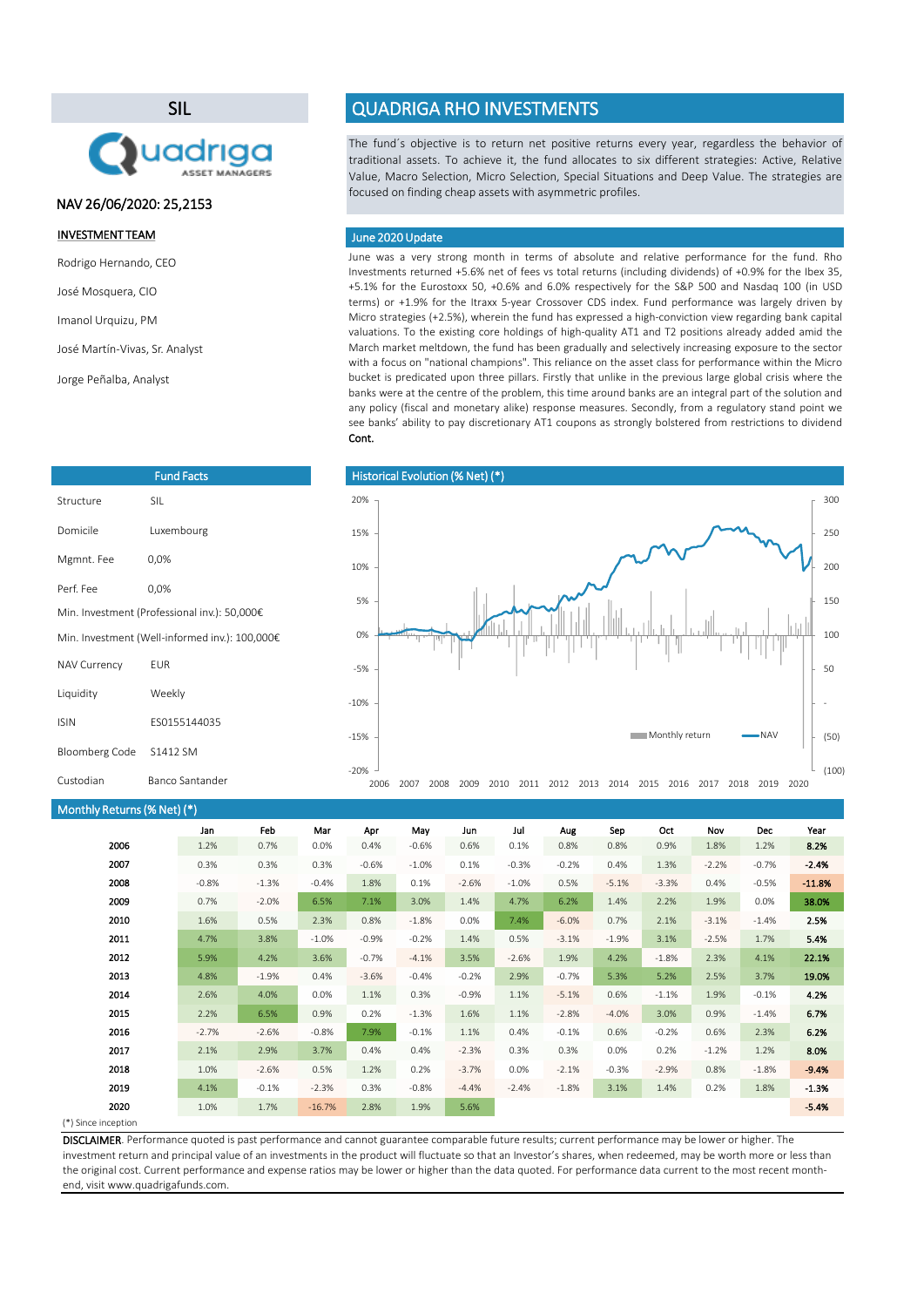### (\*) Since inception

DISCLAIMER. Performance quoted is past performance and cannot guarantee comparable future results; current performance may be lower or higher. The investment return and principal value of an investments in the product will fluctuate so that an Investor's shares, when redeemed, may be worth more or less than the original cost. Current performance and expense ratios may be lower or higher than the data quoted. For performance data current to the most recent monthend, visit www.quadrigafunds.com.

| DAX Index Options           | 21.48% |
|-----------------------------|--------|
| Rabobank 6.5 PERP Bond      | 17.49% |
| Queka PE                    | 7.43%  |
| <b>Furostoxx 50 Futures</b> | 5.01%  |
| Unicredit 3.875% AT1 Bond   | 4.96%  |

| $\sim$ post state of the respective state $\sim$ |           |                       |                 |                   |         |                 |  |  |
|--------------------------------------------------|-----------|-----------------------|-----------------|-------------------|---------|-----------------|--|--|
|                                                  |           | <b>RETURNS (CAGR)</b> |                 | <b>VOLATILITY</b> |         |                 |  |  |
|                                                  | 5 years   | 3 years               | Since inception | 5 years           | 3 years | Since inception |  |  |
| Rho Investments                                  | $-2.04\%$ | $-6.41\%$             | 5.23%           | 11.12%            | 12.39%  | 9.84%           |  |  |
| Stoxx 600                                        | $-0.54%$  | $-1.66%$              | 1.25%           | 14.29%            | 14.85%  | 14.70%          |  |  |
| Ibex                                             | $-8.35%$  | $-11.70\%$            | $-2.69%$        | 18.03%            | 17.38%  | 19.67%          |  |  |

| Gross<br><b>Net</b>              | 176.97%<br>135.84% | <b>DEEP VAL</b><br>ACT |
|----------------------------------|--------------------|------------------------|
| % of Gross Exposure per Strategy |                    | Var                    |
| Active                           | 29.94%             | 6.0%<br>5.6%           |
| Relative value                   | 0.00%              | 5.2%<br>4.8%           |
| Macro                            | 13.80%             | 4.4%<br>4.0%           |
| Micro                            | 29.18%             | 3.6%<br>3.2%           |
| <b>Special Situations</b>        | 12.87%             | 2.8%<br>2.4%           |
| Deep Value                       | 5.86%              | 2.0%<br>1.6%           |
| Hedges                           | 6.95%              | 1.2%<br>0.8%           |
| Liquidity                        | 1.41%              | 0.4%<br>0.0%           |

| <b>Risk/Return</b> |       |
|--------------------|-------|
| Volatility*        | 8.72% |
| Sharpe Ratio*      | 0.60  |
| Sortino Ratio      | 0.68  |
| Parametric VaR 1-d | 5.59% |

| Returns (% Net) |          |
|-----------------|----------|
| 2020            | $-5.39%$ |
| $CAGR*$         | 5.23%    |
| June 2020       | 5.58%    |

# Top Five Positions

# Risk Concentration and Distribution Metrics

# Performance attribution across strategies (% Net)\*

### Comparative Risk / Return

% Exposure





#### **Number of positions per strategy**



#### **Var % Contrib Hist 3Y**

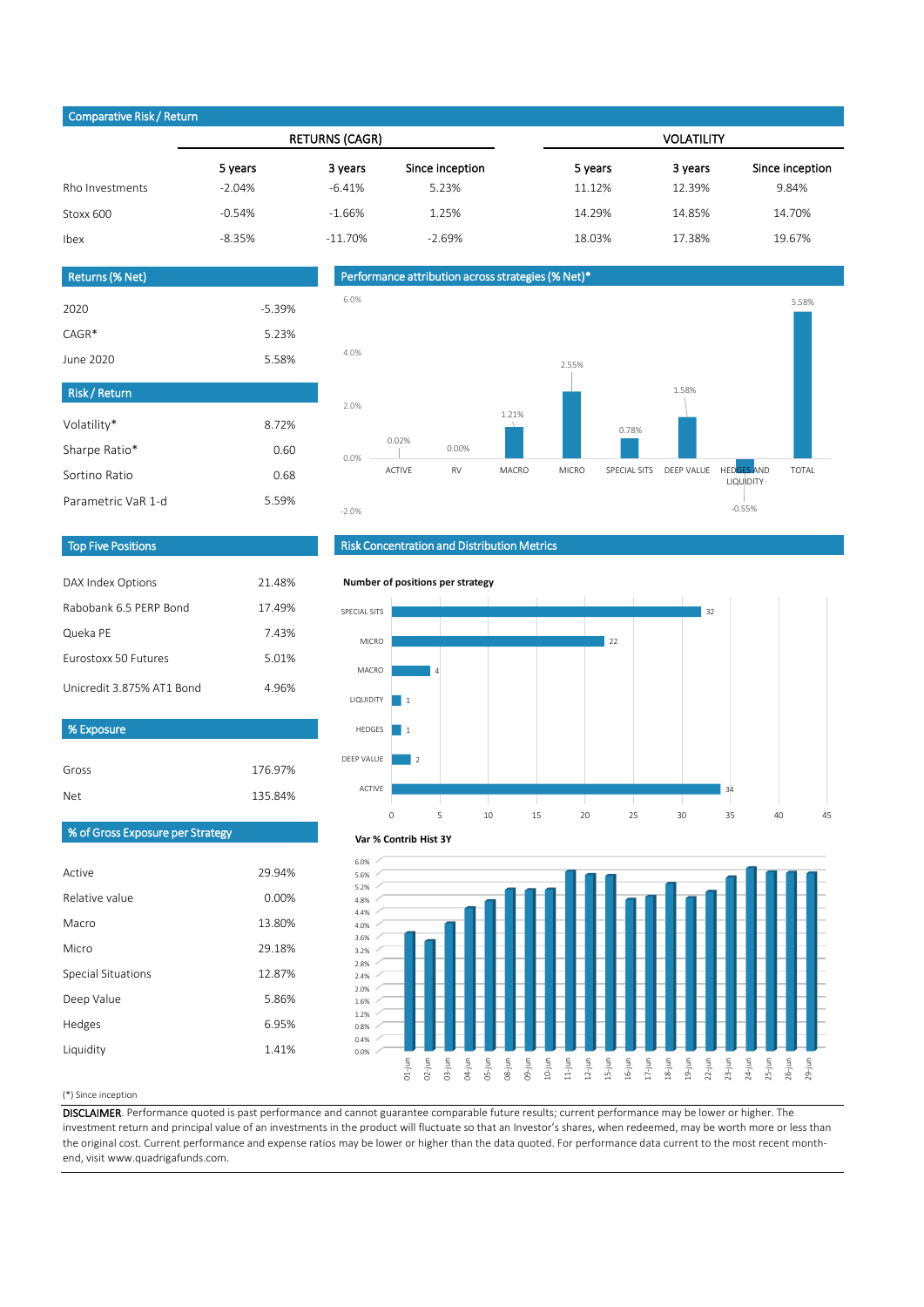payments and a regulatory will to protect hybrid sources of financing in a context where rights issues remain prohibitive for shareholders (SX7E P/TBV still as low as 0.43x) and where the RWA inflation arising from additional support to SME and households sector and any additional P2R needs will be more efficiently met with AT1 issuance. In this context extending any bans on distributions beyond those in place for dividends and bonuses would be a proverbial regulatory shot in the foot, as it would de facto close this attractive source of capital for the banking system. Thirdly, and beyond beetter visibility in coupons vs dividends, AT1s constitute, in volatility-adjusted terms, a more attractive way to buy into a cyclical European recovery with more margin for error than (bank) stocks. Within the strategy we have a particularly strong view on Rabobank 6.5% certificates, which is a (quasi equity perpetual allowing for discretion on the magnitude of distributions regardless of the minimum 6.5% coupon) structure where we see strong optionality arising from our view that from October onwards the regulatory stance in Europe will be to allow distributions on a case by case basis depending on financial strength rather than a blanket extension of the ban on bonuses and dividends, and that we believe the issuer will likely compensate (majority retail) investors for the foregone last two distributions. Macro (+1.2%) strategies also had a very solid performance driven by our short-term bullish stance on European stocks (and Dax in particular), which is expressed via long calls which limits the downside on any unforeseen "black summer swan" (in terms of NAV maximum 6% downside for a current 25% equity delta in terms of NAV). Our very long-term Deep Value strategies also had a +1.6% contribution due to the positive revaluation of our investment in Queka PE. Also within this bucket we expect soon further positive contributions, as our investment in the US telehealth sector should see a significant catalyst within the next two months. Disappointingly, and despite the very strong market backdrop the Special Situations bucket registered a more modest +0.8% performance. This lukewarm performance in a strong market is due to the lack of financial visibility and uncertainty post Covid19 booth delaying some of the positive eventdriven catalysts (M&A in particular) and slowing down or seriously threatening viable restructuring processes. In particular the strategy has seen very adverse mark to market in our holdings of Abengoa SOM, but with very conservative pricing we think our exposure has close to 500% upside if, as all seems to indicate at the moment, the company avoids bankruptcy proceedings. In terms of overall positioning and risk stance the fund has felt comfortable adding risk strategically for a technical summer grind, where the potential positive catalysts of the EU Recovery Fund and ample liquidity should remain supportive. As we type these lines we have already begun to take some profits in a disciplined manner, and our aim is to substantially reduce our exposures going into September and, levels of implied volatility allowing, potentially buy some downside protection into year end. We think that the balance of forces are currently strongly tilted towards liquidity technicals and hard data also remain supportive (largely due to pessimistic consensus) whilst Q2 corporate reporting (beyond the odd meaningful company guidance here and there) is fairly backward looking. However, we see Q4 as potentially fraught with problems ranging from seasonal epidemiological concerns, to US elections and Q3 reporting likely to reflect a gloomier picture and hard data feeling the pinch of structural shifts in the economy Cont.

DISCLAIMER. Performance quoted is past performance and cannot guarantee comparable future results; current performance may be lower or higher. The investment return and principal value of an investments in the product will fluctuate so that an Investor's shares, when redeemed, may be worth more or less than the original cost. Current performance and expense ratios may be lower or higher than the data quoted. For performance data current to the most recent monthend, visit www.quadrigafunds.com.

Risk Concentration and Distribution Metrics (2)

### June 2020 Update (cont...)



#### **Net Notional Exposure by Country**